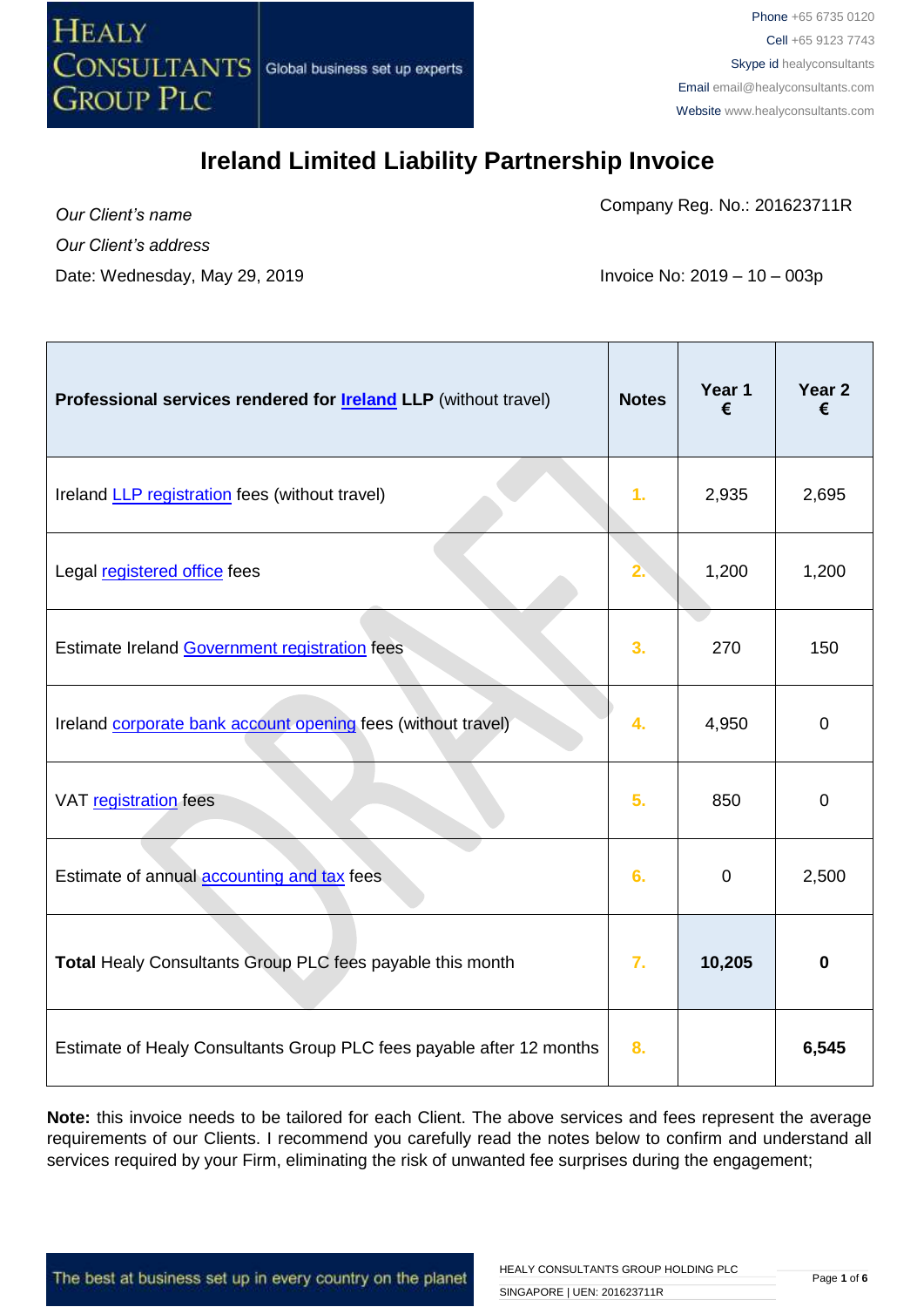

#### *Notes to invoice above*

**1.** Healy Consultants Group PLC fees to efficiently and effectively complete Ireland LLP registration within [one week](http://www.healyconsultants.com/ireland-company-registration/incorporation-steps/) by **i)** choosing the optimum M&AA for our Client's business activities; **ii)** reserving a business name with [Companies Registration Office;](https://www.cro.ie/Publications/Fees/Company) **iii)** settling our accountant and lawyer fees and **iv)** preparing a high quality LLP registration application for [Companies Registration Office;](https://www.cro.ie/Publications/Fees/Company)

All [engagement fees](http://www.healyconsultants.com/company-registration-fees/) are agreed and paid up front and agree to the fees published on our country web pages. Consequently, there are no hidden fees or surprises or ambushes throughout the engagement. All engagement deadlines are agreed up front in the form of [a detailed project plan,](http://www.healyconsultants.com/index-important-links/example-project-plan/) mapping out deliverables by week throughout the engagement term.



Every second day during the engagement, we email our Client [a detailed email engagement status update.](http://www.healyconsultants.com/index-important-links/weekly-engagement-status-email/) Our Client is immediately informed of engagement problems together with solutions. Your dedicated engagement manager is reachable by phone, Skype, Live chat and email and will communicate in your preferred language;

- **2.** In accordance with the [Ireland Companies Act,](http://www.irishstatutebook.ie/1963/en/act/pub/0033/) an Ireland onshore LLP shall as from the date of its registration have a legal registered office in Ireland, to which all official Government communications and notices may be addressed. To comply with this statutory requirement, Healy Consultants Group PLC Ireland business office will be the registered office address for your Ireland LLP. Thereafter, this address will be used to receive government correspondence including **i)** tax letters; **ii)** notice of the legal annual return and **iii)** all government communications. Most of our Clients wish to place [Healy Consultants Group](http://www.healyconsultants.com/corporate-outsourcing-services/company-secretary-and-legal-registered-office/)  [PLC's office address](http://www.healyconsultants.com/corporate-outsourcing-services/company-secretary-and-legal-registered-office/) on invoices, contracts, websites and business cards;
- **3.** This fee is an estimate of Government costs payable during your Firm's engagement. All Government fee payments will be supported by original receipts and invoices. Examples of Government costs include **i)** reserving the LLP name; **ii)** paying the LLP registration fee to the [Companies Registration Office](https://www.cro.ie/Publications/Fees/Company) and **iii)** obtain the LLP seal. Following engagement completion, Healy Consultants Group PLC will refund our Client any excess of funds received over actual Government costs paid;
- **4.** Healy Consultants Group PLC will be pleased to open an Ireland corporate bank account without your travel. It is a time consuming task, Healy Consultants Group PLC will shelter our Client from the administrative challenges. As you can appreciate, it is a difficult task to obtain bank account approval through a newly formed partnership, when partners and directors and bank signatories reside overseas.

Depending on our Client business and nationality, there is a 20% probability the banks will request a bank signatory to travel for a one-hour bank interview. Healy Consultants Group PLC will try its best to negotiate with the bank for a travel exemption. If our Client must travel to Ireland for corporate bank account opening, Healy Consultants Group PLC will refund our Client €950;

Healy Consultants Group PLC will prepare a business plan for the bank to optimize the probability of corporate bank account approval. The banks enjoy ultimate power of approval of corporate bank account applications. Consequently, guaranteed success is outside of Healy Consultants Group PLC's control. What is inside our control is the preparation and submission of a high-quality bank application that maximizes the likelihood of approval;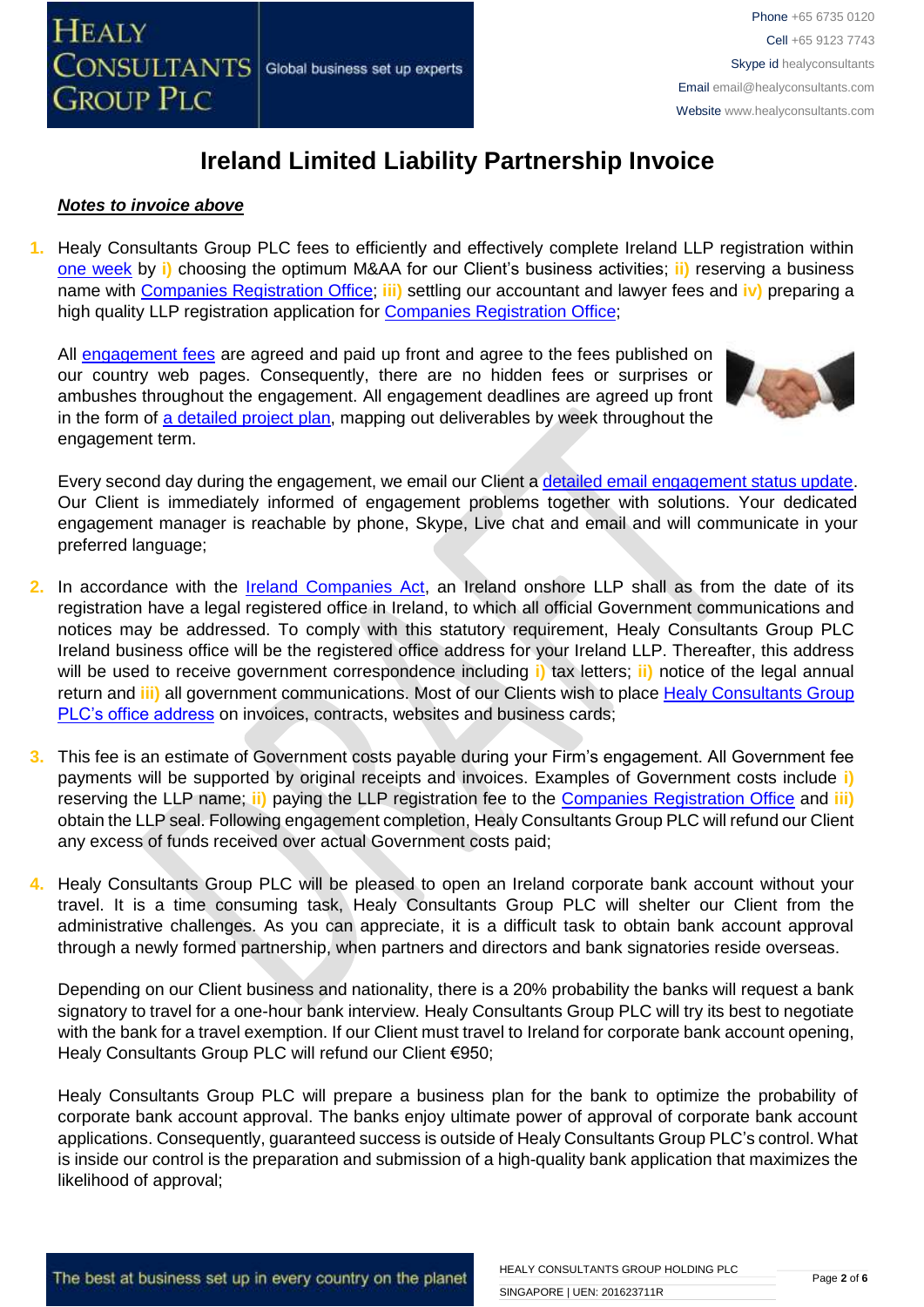If our Client is not comfortable with only an Ireland corporate bank account, Healy Consultants Group PLC will be pleased to open [an international corporate bank account](http://www.healyconsultants.com/international-banking/) outside of Ireland. Examples include New York, Germany, Liechtenstein, Austria, Bulgaria, South Africa, Australia, London, South America or Dubai. All banks will be top tier banks in these countries with excellent internet banking services. Example of our global banking partners include HSBC, Standard Chartered Bank, Citibank, Barclays, Standard bank, ANZ bank, VTB bank, UBS, Credit Suisse;







Global banks continue to tighten corporate bank account opening procedures, their internal compliance departments completing more thorough due diligence of Clients. Consequently, our Clients should expect the bank account approval period to take up to 4 weeks. Furthermore, global banks now require evidence of proof of business in the country where the corporate bank account will be, including sales contracts or lease agreement;

- **5.** In accordance with [EU VAT Law,](http://ec.europa.eu/taxation_customs/taxation/vat/how_vat_works/index_en.htm) an Ireland LLP is obliged to register for VAT if annual sales exceed €55,000 or is expected to exceed €55,000 in any calendar year. Healy Consultants Group PLC will be happy to assist you with VAT registration for a onetime fee of €850;
- **6.** For an active trading LLP, these [accounting and tax](http://www.healyconsultants.com/ireland-company-registration/accounting-legal/) fees are an estimate of Healy Consultants Group PLC fees to efficiently and effectively discharge your annual LLP accounting and tax obligations. Following receipt of a set of draft accounting numbers from your LLP, Healy Consultants Group PLC will more accurately advise accounting and tax fees. For a dormant LLP, Healy Consultants Group PLC fees are only €950;
- **7.** All fees quoted in this invoice correspond to fees quoted [on Healy Consultants Group PLC's](http://www.healyconsultants.com/company-registration-fees/) website. Please review this invoice carefully to identify errors. During the rush of the business day, it is possible that Healy Consultants Group PLC inadvertently made fee calculation errors, typing errors or omitted services or omitted historic fee payments from Clients. In the unfortunate event you identify invoice errors, please revert to me directly re the same. I apologize in advance if I or my staff made invoice errors;
- **8.** Assuming our Clients re-engage Healy Consultants Group PLC in year 2, this fee is an estimate of the fees payable next year, 12 months after the date of LLP registration;
- **9.** The fees quoted in this invoice are a prediction of the fees required to efficiently and effectively complete this engagement in a timely manner. If during the engagement Healy Consultants Group PLC realizes that the project is more complex than anticipated, requiring a large additional investment of time, my Firm will revert to request additional fees. If Healy Consultants Group PLC completes the engagement faster and more easily than expected, Healy Consultants Group PLC is happy to refund some fees to our Client;
- **10.** Engage Healy Consultants Group PLC to [project manage](http://www.healyconsultants.com/project-manage-engagements/) business set up in every country on the planet. We are the best in the [world](http://www.healyconsultants.com/best-in-the-world/) at what we do, timely completing the  $A$  to  $Z$  of every country engagement;
- **11.** In accordance with the [Ireland Companies Act,](http://www.irishstatutebook.ie/1963/en/act/pub/0033/) there is no stipulated issued share capital required for the registration of an LLP;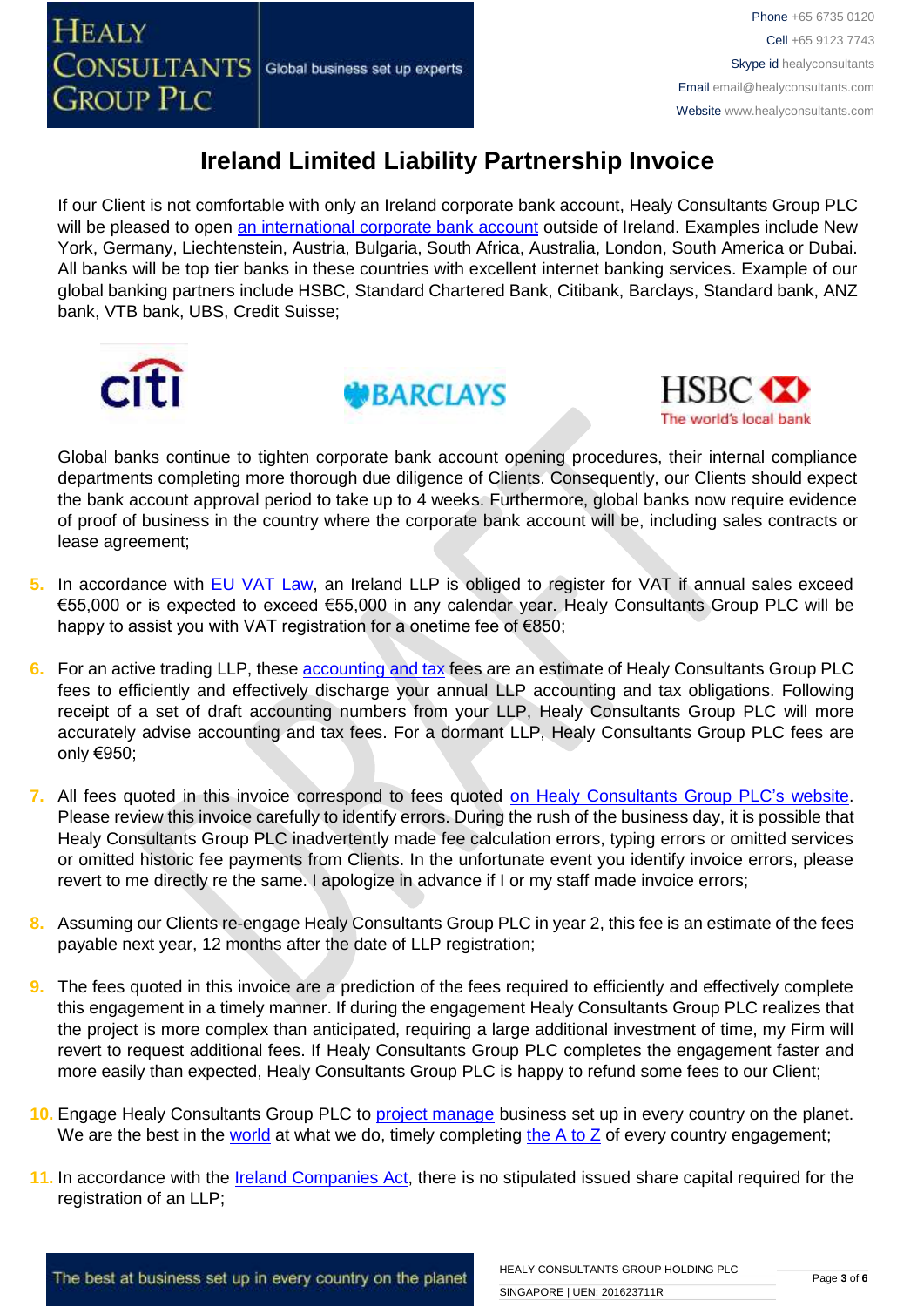- **12.** In accordance with [Section 145 \(1\) of the Irish Companies Act 1963,](http://www.irishstatutebook.ie/1963/en/act/pub/0033/sec0145.html) every Irish LLP shall have at least two directors, with one being [ordinarily resident](http://www.healyconsultants.com/resident-director-services/) in Ireland. Most of our Clients request Mr. Aidan Healy to be the passive, [professional resident director,](http://www.healyconsultants.com/resident-director-services/) which will increase the probability of successful visa approval and corporate bank account opening. Healy Consultants Group PLC resident director service fee amounts to [€4,325 per annum;](http://www.healyconsultants.com/corporate-advisory-services/resident-director-services/)
- **13.** If our Client and Healy Consultants Group PLC properly plan this engagement, our Clients will *not* have to travel during this engagement. Healy Consultants Group PLC will efficiently and effectively and aggressively complete LLP registration and corporate bank account opening in a timely manner without our Client presence. Instead, our Client may need to **i)** sign and get documents legalized in the Irish embassy in their country of origin and **ii)** courier the originals to Healy Consultants Group PLC Irish office;



- **14.** Depending on our Client's business and nationality, the Irish Government may require a special regulatory license to carry on your business in the country. Healy Consultants Group PLC will assist our Client secure license approval; there may be additional engagement fees. However, the Government enjoys ultimate power of approval of LLP registrations and business licenses;
- **15.** If our Client requires additional nominee shareholder and [director services,](http://www.healyconsultants.com/resident-director-services/) Healy Consultants Group PLC will be pleased to assist. Our fee for professional, passive nominee corporate shareholder amounts to €2,100 per annum. Our fee to be both nominee director and shareholder amounts to €6,600 per annum. Being the sole shareholders and sole director of a Client's branch office exposes Healy Consultants to reputation, litigation and financial risk;
- **16.** Some of our Clients request Healy Consultants Group PLC to provide temporary shared [office space](http://www.healyconsultants.com/virtual-office/) until our Client finds their preferred business address. If your Firm requires this service from Healy Consultants Group PLC, our one-time fee is €950. The monthly rent thereafter will be paid independently and directly to the landlord by our Client;
- **17.** It is important our Clients are aware of their personal and corporate tax obligations in their country of residence and domicile. Let us know if you need Healy Consultants Group PLC help to clarify your local and international annual tax reporting obligations;
- **18.** If required, Healy Consultants Group PLC will be pleased to assist your Firm obtain Irish business [visa](http://www.healyconsultants.com/ireland-company-registration/employment-visas/)  approvals. Our fee is €4,950 for the first employee, €3,950 for the second employee, €2,950 per employee thereafter. Our employee visa fees includes preparation of a quality visa application and submitting to the correct Government immigration officers. The Government enjoys ultimate power of approval of visa applications. Consequently, guaranteed success is outside of Healy Consultants Group PLC's control. What is inside our control is the preparation and submission of a high quality immigration visa application that maximizes the likelihood of visa approval;
- **19.** Monthly, quarterly and mid-year Government tax obligations include monthly and quarterly social security contributions and VAT return filing. If you need our help, Healy Consultants Group PLC can complete monthly Government reporting for a monthly fee of €860. Healy Consultants Group PLC monthly support will include **i)** receive in Dropbox the monthly invoices from our Client; **ii)** label monthly bank statement transactions; **iii)** preparation and submission of VAT returns and **iv)** submission of monthly employee social security reporting;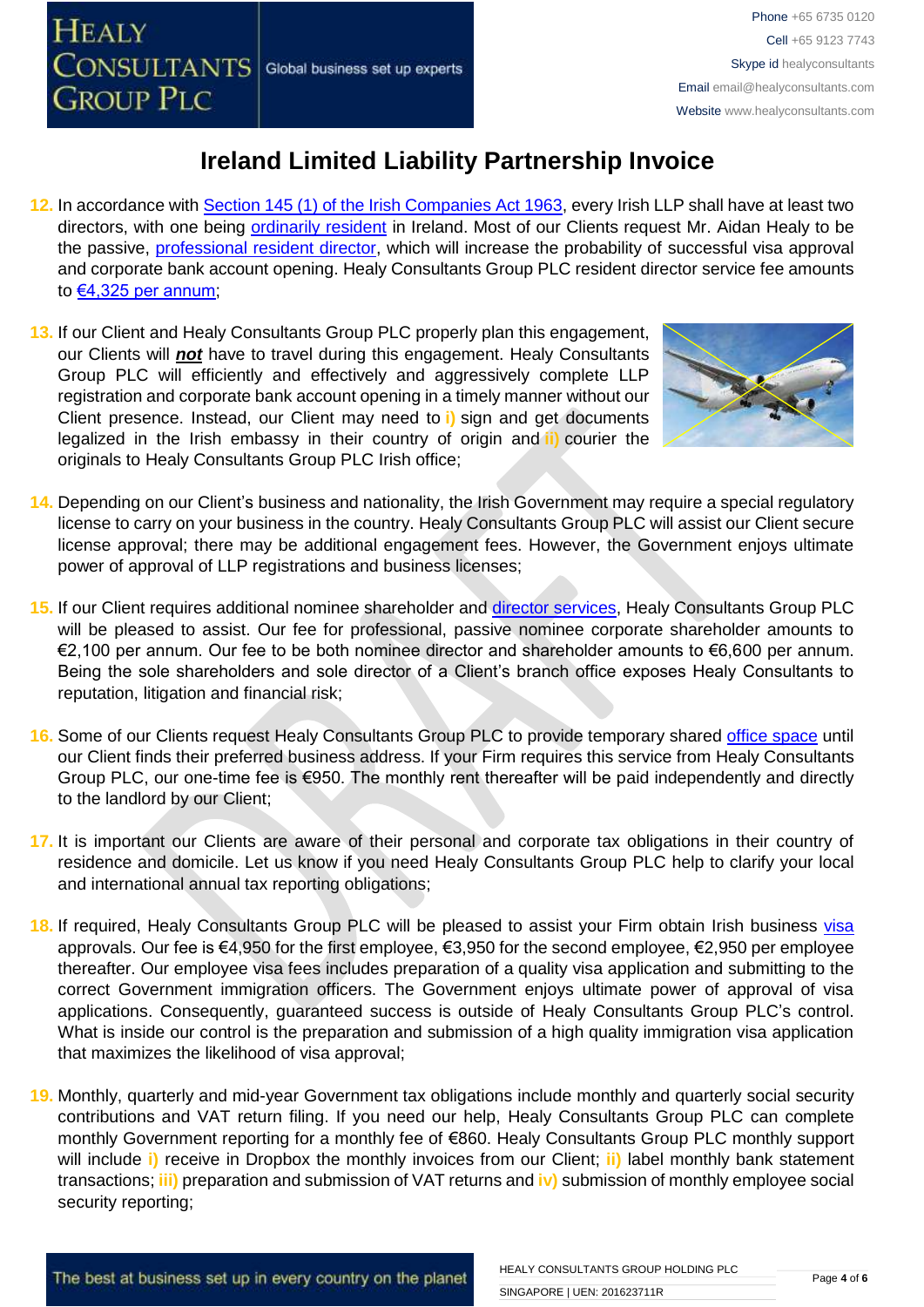**20.** During the engagement, shareholders and directors' documents may need to be translated into the local language; before the Government and Bank approves LLP registration and corporate bank account opening respectively. Consequently, our Client should budget for possible additional translation and embassy attestation fees. Either our Client or Healy Consultants Group PLC can complete this administrative task;

As always, Healy Consultants Group PLC will negotiate with all third parties to eliminate or reduce additional engagement costs. For transparency purposes, all third-party fee payments will be supported by original receipts and invoices. Examples of possible third-party payments include **i)** embassy fees; **ii)** notary public costs and **iii)** official translator fees;

- **21.** Some of our Clients require an [immediate Ireland](http://www.healyconsultants.com/turnkey-solutions/) solution. With this strategy, within a day Healy Consultants Group PLC can supply our Client **i)** an existing dormant Ireland company number; **ii)** an already approved Ireland corporate bank account number and **iii)** a business address. Turnkey solutions are attractive to those entrepreneurs who wish to immediately close a country deal, sign a contract or invoice a customer;
- **22.** As stipulated on our [business website](http://www.healyconsultants.com/) and in section 3 of our engagement letter, Healy Consultants Group PLC will only commence the engagement following **i)** settlement of our fees and **ii)** completion and signing of our legal engagement letter;
- 23. Healy Consultants Group PLC will only register your LLP after 75% of [due diligence documentation](http://www.healyconsultants.com/due-diligence/) is received by email. Healy Consultants Group PLC will only open a corporate bank account after 100% of the Client's original due diligence documentation is received by courier;
- **24.** During the annual renewal engagement with our Client, our in-house [Legal and Compliance Department](http://www.healyconsultants.com/about-us/key-personnel/cai-xin-profile/) reviews the quality and completeness of our Client file. Consequently, Healy Consultants Group PLC may revert to our Client to ask for more up to date [due diligence documentation;](http://www.healyconsultants.com/due-diligence/)
- **25.** To assist our Clients to minimize foreign exchange costs, we offer the payment in SG\$, Euro, Pounds or US\$. Kindly let me know in which currency your Firm prefers to settle our fees and I will send an updated invoice, thank you;
- **26.** Some of our Clients engage Healy Consultants Group PLC to [recruit](http://www.healyconsultants.com/corporate-outsourcing-services/how-we-help-our-clients-recruit-quality-employees/) local employees. We have a lot of experience in this area and we are quite skilled at securing quality candidates for our Clients;

The best at business set up in every country on the planet